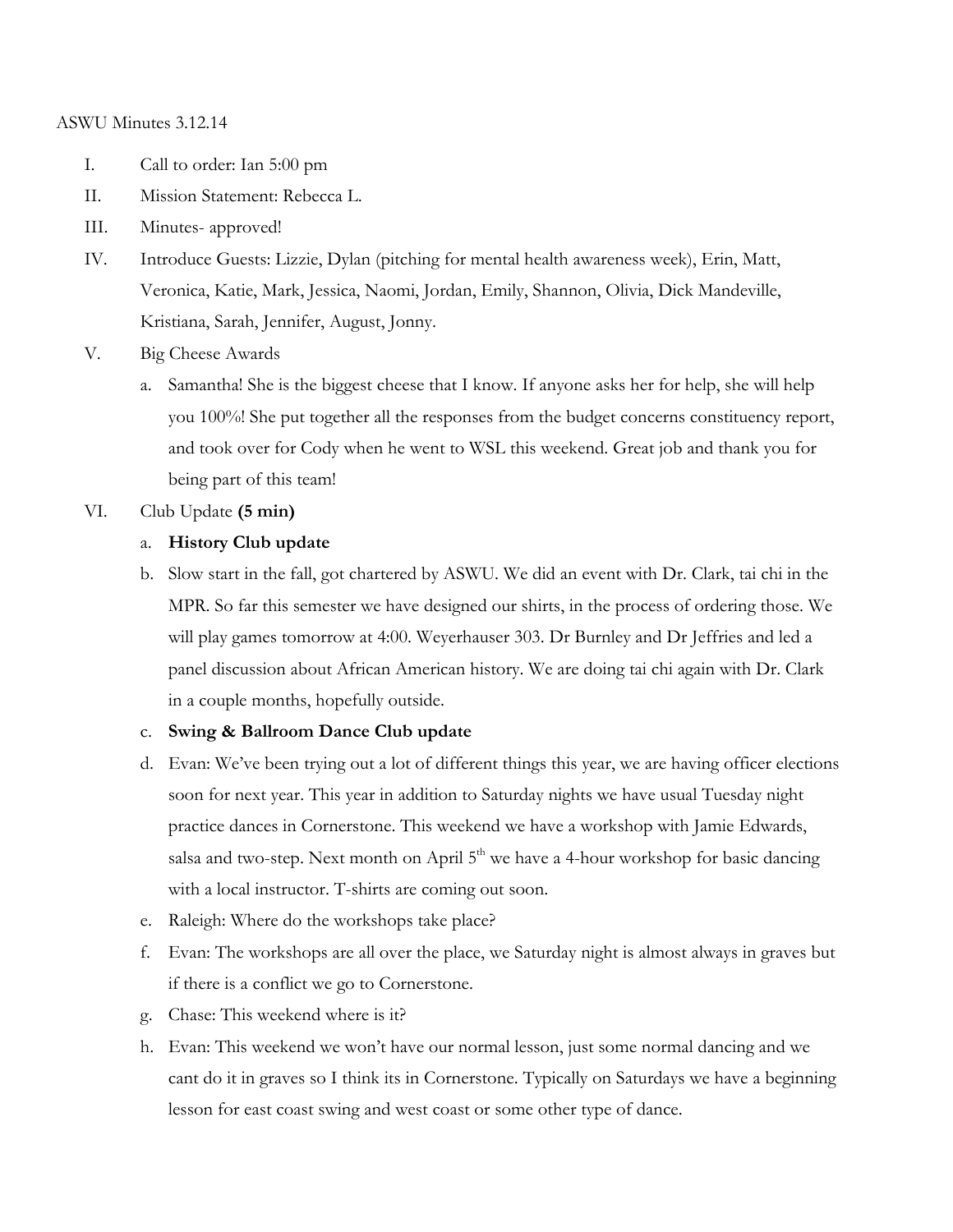### VII. Dick Mandeville & Kristiana Holmes **(30 min)**

- a. Health Center Decision Update
- b. Dick: I have some notes to share with you. Basic stuff: Whitworth missed our enrollment numbers in the fall and that has consequences of budget reductions. One of those is the health center- it's a business decision. We value and appreciate our current health center and the employees there and the jobs they do, this is a hard situation to be in. We have decided that the institution can't subsidize the institution any more so there will be a student health center fee. Should range from about \$120-\$240 a year for all undergraduate students. We are examining a number of options including using that fee to pay for operation of health center as its currently configured, to inviting a third party to operate our health center and using the fee to pay them. Third party vendors have provided proposals—which are confidential. We had to sign an agreement not to disclose because to provide info from one group to the other is unfair advantage. There are trade offs in the decision and one thing we are looking at is the scope of service currently offered being expanded or contracted, quality of care, and benefits of having Whitworth employees in the health center.
- c. With interested third parties we told them it's our desire to have current employees retained, and to have a health center on campus. We have not made a decision yet because we don't have all the information we need to make a decision. Some timing is out of our hands. Once some trade offs are more apparent we will ask for more student feedback. A final decision that is made will rest ultimately with President Taylor. That's where we are at at this point. Questions?
- d. Andriana: The fee that you mentioned students would be paying, is it mandatory? Would you have an additional fee if someone came into the clinic?
- e. Kristiana: It would be a mandatory fee for all students, regardless if Whitworth provides the service or a third party. There would not be additional charges. The way that would be structured, is a plan of an amount of services for that fee. To come in you've already paid for that service, not an additional charge. Exception- if there's a significant injury or illness that exceeds that service those things may end up going to a health insurance plan, but it would have to be very significant. The basic healthcare is included in that fee.
- f. Ashton: As far as the fee, if a student wasn't insured what would that look like?
- g. Kristiana: I view health fee and insurance as separate pieces. Everyone should be insured because there may be a situation where you need something not covered under a student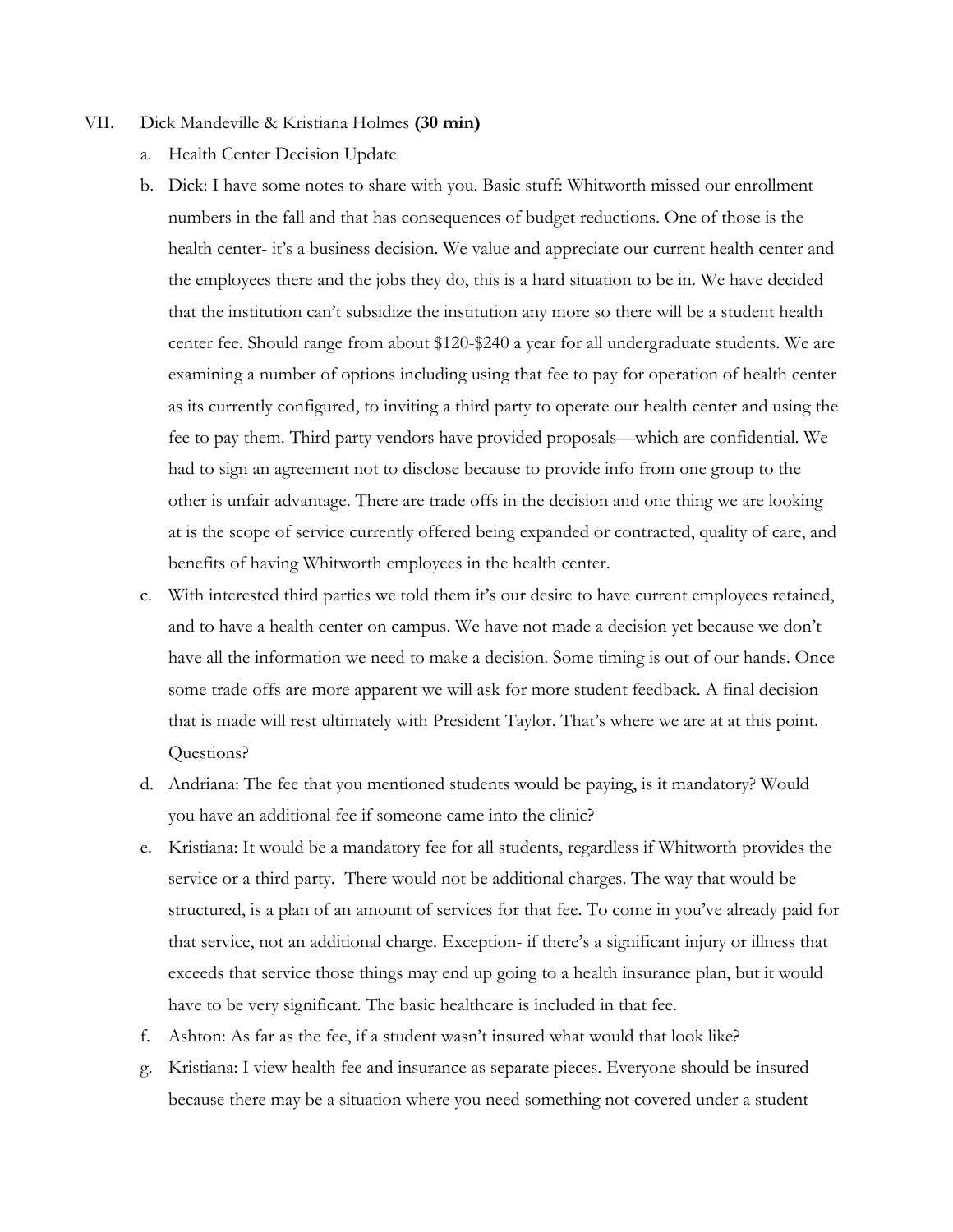health fee, that's where an insurance plan could cover some expenses. I think everyone should have health insurance because you really don't know. Student fee covers a set of services, if more is needed hopefully default to private insurance

- h. Dick: Our number of insured students has gone down in recent years; price is going up for the insurance we offer so we are considering if we want to keep that.
- i. Ashton: When will you make the decision?
- j. Dick: I would rather wait until we can make a good decision and have the data. I don't know how it will play out but we would like to make it as soon as we can. I hate to make decisions hastily.
- k. Ashton: Do you have to run this by the board of trustees?
- l. Dick: A balanced budget has to be presented to the board; we've made the decision on how much we need to save. Now we need to figure out how to cover that.
- m. Kristiana: One thing I don't want people to be confused about is that insurance piece. There's some false sense of security that you're good if you pay that fee, people may be in transition with health insurance if something's changing, so I don't want people to have a false sense of security. That's a scary place to be and again those are two separate things. The student fee only covers basic health coverage.
- n. Dayna: Will the school require outside insurance?
- o. Kristiana: Conversations about retaining student health insurance are still going on, I don't know that the requirement to come with a health insurance plan is going away but I think there are still conversations going on.
- p. Andrew: Regarding the timetable, do you have a ballpark estimate? About the insurance, I've been told that wont be offered. Can you clarify?
- q. Dick: I've been in meetings that said we should move away from it, parts of that decision aren't clear so it's still in process. We haven't made a final decision.
- r. Mark: If you have a third party will the services be different than they are now and how different?
- s. Dick: One of the first things is to try to figure out if a third party can offer what we offer now and what the cost would be. This is hard. The proposals may have a range, right now we know what our staffing is and what we can handle and a third party may agree or offer changes.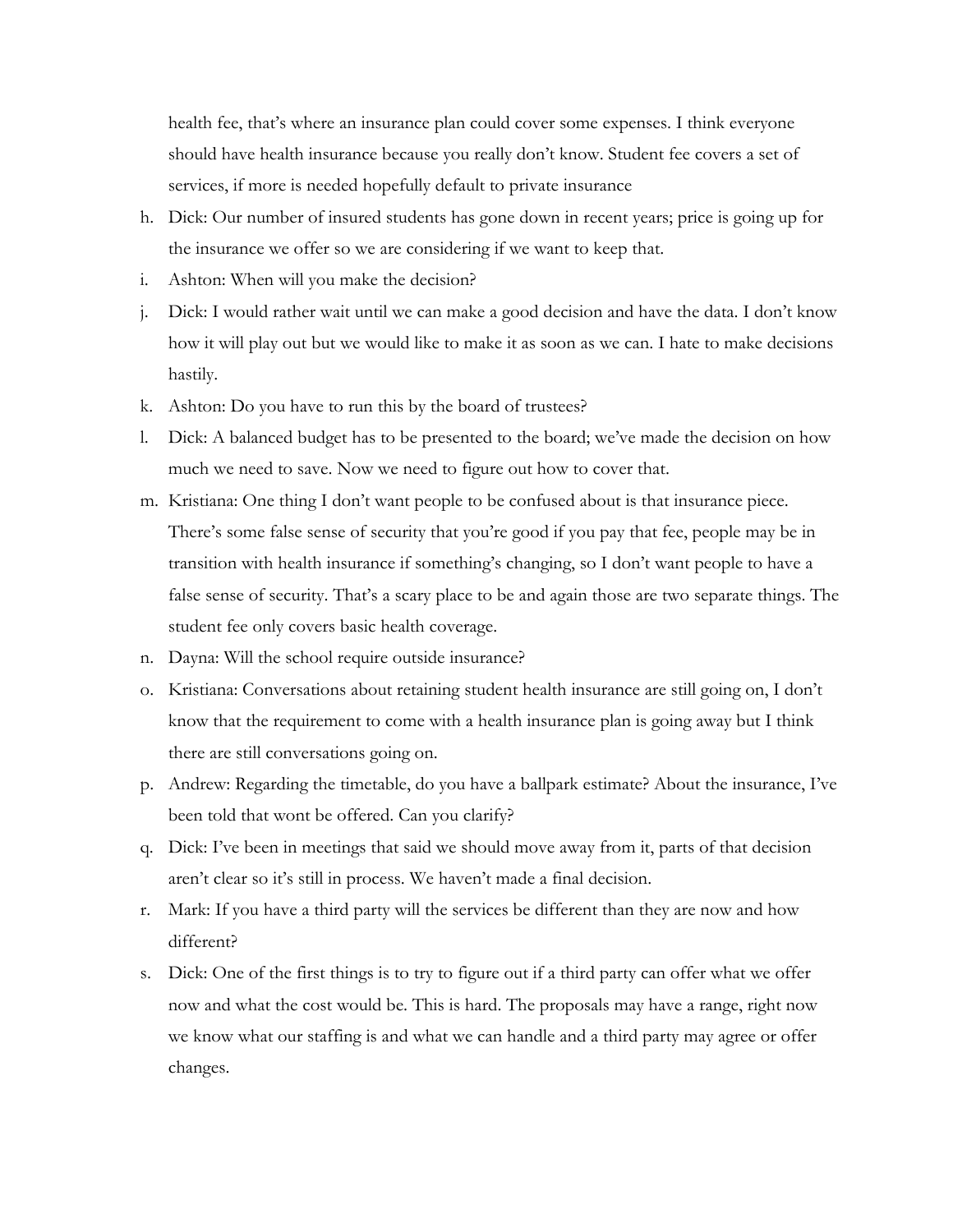- t. Kristiana: Range of services provided on campus with current staff going to maybe one staff member on campus doing triage, deciding who needs to be seen or where they should go. That's a broad range and there are lots of implications within that. I have strong feelings about certain things but it's all in the process. Concerns about providing clinical services and wraparound services to support students from a third party, those are some things I'm thinking about.
- u. Dayna: Can you explain what wraparound means?
- v. Kristiana: We may be a point of entry for students, if they are dealing with something like depression that is not allowing them to go to class or be successful. What we try to do for those students is help them with physical and mental health aspects, and also partner with other entities on campus (student success, residence life) to help them feel supported. We value those significantly so we want to make sure those things aren't lost.
- w. Mark: Do you know how Health Advocate positions might be changed?
- x. Dick: We've had some meetings lately with HA's and the HA position is going to change to try and focus their work on health education to the community. If we pulled you and asked you what HA's do, we would get mixed messages. They used to be first responders, and then we realized that actually put them and the institution at risk for liability. We tried to make a transition but we've done that clumsily and put HA's in a hard position in this transition. We're trying to be clear. HA could work in groups to talk about programming for certain issues, also help with awareness weeks. That's current, not written in stone.
- y. Chase: are we looking at differences in the health center building, additions or things taken away from the structure?
- z. Dick: I'm not aware of any changes to the building.
- aa. Rebecca L: What about students who have terminal diseases? How will they be affected, will they have to pay the fee and insurance because their diseases are already expensive to pay for.
- bb. Kristiana: At this point I would say they are part of the student body they would be assessed the same fee, the services for their illness would mostly be outside of that really significant diagnosis.
- cc. Dick: Some of you use the health center and some don't, but it's similar to other fees on campus. You pay fees and you would use those services in varying amounts.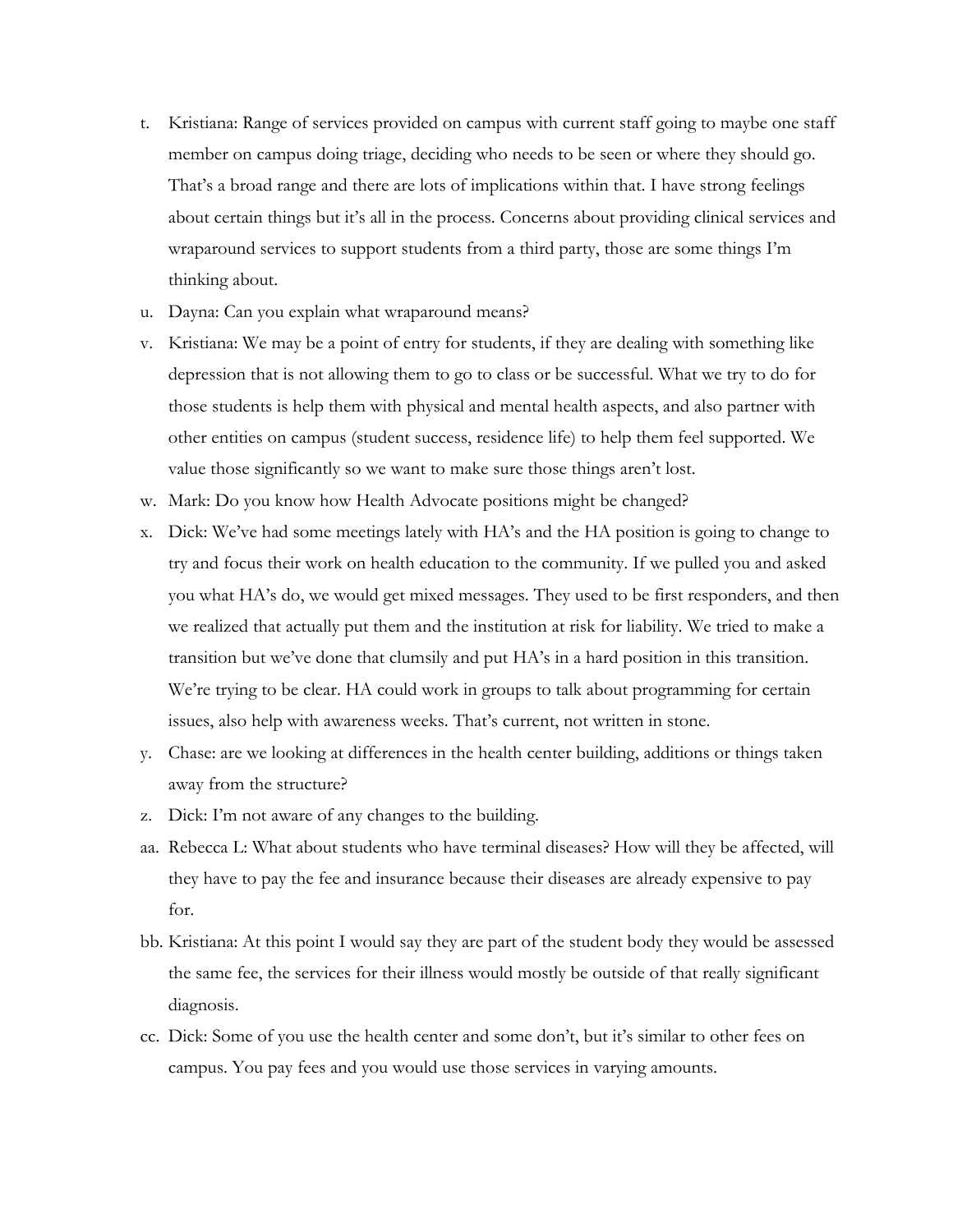- dd. Erika: For undocumented students how does the student fee work for them? Are they required to have health insurance?
- ee. Kristiana: At this point in time, students coming to Whitworth are required to have insurance. That could be from their parents, their own, or the Whitworth insurance plan. Next year if that changes students would be on their own to be looking at their insurance, would pertain to if it's a mandatory requirement that continues it would be for all students.
- ff. Raleigh: Due to the legal constraints for not being able to talk about some things, will we as ASWU or the student body be able to become aware of the one you are going for or favored before the decision is actually made?
- gg. Dick: My guess would be that you'd like to have the opportunity to hear the options before the decision is made. I believe that would be Beck's preference as well. This is not a vote or democratic decision but I would hope he would present the info as they find it.
- hh. Lauren: Can you talk about the decision to have all students pay for this instead of only the ones who use it?
- ii. Dick: Part of it is to look at if someone can't afford the service, how do other schools do this. Whitworth has not historically charged this fee. In scope of service, I don't think we've found another school that hasn't charged one. It seems like standard practice. But what service is provided ranges wildly. We're trying to figure out what's best for Whitworth at this time.
- jj. Faith: If you're implementing a fee that will be \$140-\$240, multiplied by number of students (2,300), it comes to around \$250,000, which is how much we are 'saving' through the restructuring, so why are we changing anything when the students are paying for the full amount of the financial change? (altered from original record as per Faith's request)
- kk. Dick: We want to see if we can get more than we currently have for that price. I believe that if you come into the health center you'll be treated well and cared for by people that support the mission. Some other health centers don't have this. We want to see if there is a possibility that the fee could include a connection with a nearby clinic, or a resident physician to provide care, etc.
- VIII. Million Meals Updates **(5 min)**
	- a. **Justin:** I met with Whit Pres mission committee; Veronica Rebecca and I are meeting with Branches tomorrow.
	- b. **Andriana:** 7pm tonight in MPR there's the film A Place at the Table.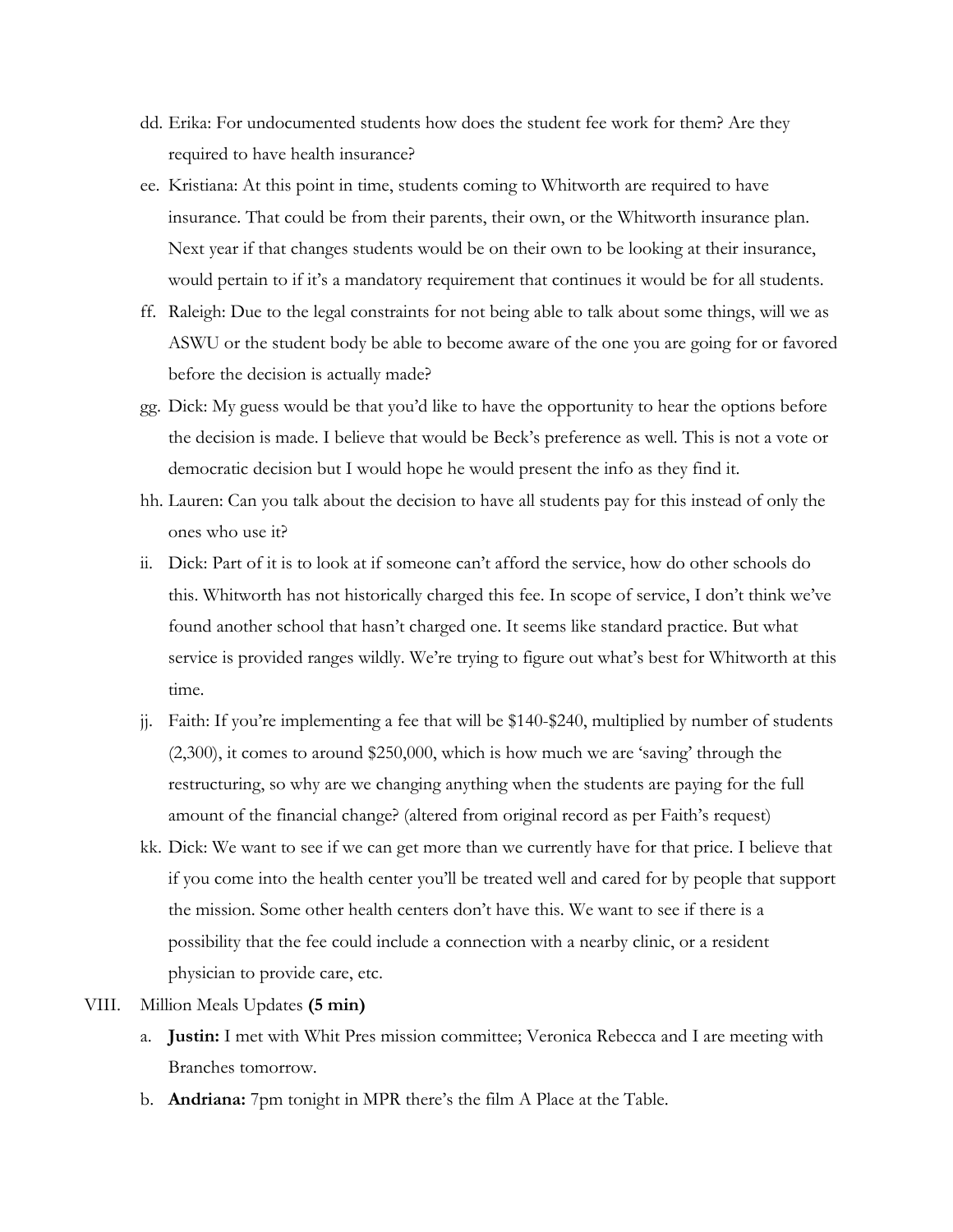- c. **Audrey:** I'd really encourage you guys to come to this because it explains the whole reason we are doing Million Meals. This is a great documentary that will encourage you, learning more about the "why" and getting more of a connection.
- d. **Danielle:** Point of clarification, there's a fee on the FirstGiving account, should we be encouraging people to do cash donations?
- e. **Matt:** It's the standard fee for every credit card purchase but it's not large.
- f. **Danielle:** I think the fee was around \$7 for a \$100 donation.
- g. **Matt:** Cash and check donations can avoid that fee, that's higher than I was aware of.
- h. **Erika:** Does it do that with debit cards too? (Yes)
- i. **Mark:** Who should people make checks out to?
- j. **Matt:** Make them out to Whitworth University and on the FirstGiving site you can record it.
- k. **Audrey:** In the memo line, Million Meals ASWU. If you see dorm reps around, encourage them. The thermometers are up in the HUB.
- l. **Maggie:** Do we have a distinct mission statement for the campaign?
- m. **Audrey:** We could! Would anyone like to help Maggie make a mission statement? (Raleigh, Alicen, Ashley). Maggie and I will email you all this week.
- n. **Ian:** This past Saturday, Mead School District was doing a packing event at Second Harvest. We got to plug Million Meals and talk about the event they are working with. Their organization is excited to partner with us and on May  $3<sup>rd</sup>$  we get to plug their event. Great way to get the word out to people doing these things.
- o. **Ashton:** How much did we raise from the auction night?
- p. **Matt**: Around \$3,000

# IX. Reports & Vibes **(20 min)**

- a. Emily: Saturday is Green with Envy in HUB expansion from 8-11. Caleb Brown and Danny Parker are the DJs, honors colloquium students can still come with tickets! \$1 entry fee going towards Million Meals.
- b. Chase: StewVille and BJ are having broomball on Friday!
- c. Ashley: Pass
- d. Justin: Broomball with BJ
- e. Alicen: Pass
- f. Tyler: Outdoor sports are coming! Registration will start Friday or Monday. There's a group of 40-50 Jr-highers that will be on campus next week for the disc golf course!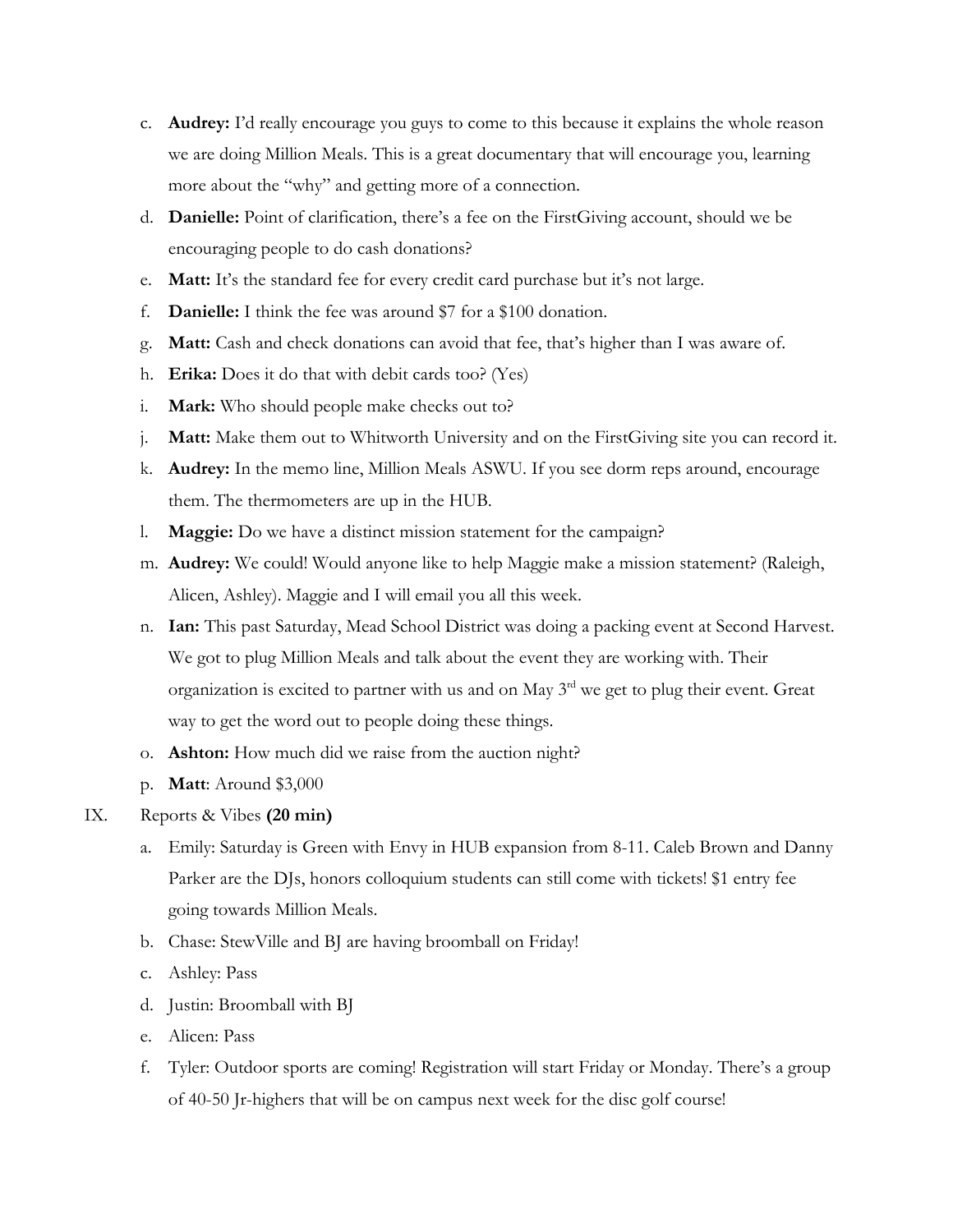- g. Lizzie: Pass
- h. Danielle: Someone asked why we don't have a grocery on campus with basics.
	- i. Dayna: We used to but it wasn't cost effective because you have to sell things in volume to get it at a lower price.
- i. Lauren: Pass
- j. Faith: Pass
- k. Josh: Sweatshirts are in, once they come in everyone who didn't get one wants one.  $2<sup>nd</sup>$ choice design has been remade as a t-shirt.
- l. Maggie: Pass
- m. Jacob: I have schedules for senators for Whitworth.fm
- n. Erika: BMac comes together, slacklines are coming out. We got sweatshirts, no misprint on them. The door in the HUB is squeaky again. They also stopped selling milk in the café. (Talk to Jim O'Brien)
- o. Rebecca L: We will have a theme open house, all houses that want to participate and anyone interested in theme houses can check it out. Met with someone at the mayor's office and they want volunteers for an event they are having, having clothes donated or going to elementary schools, cleaning up, any volunteer event to help with their week. April 12-19.
	- i. Ashton: You should email Ross Watts about that!
- p. Andrew: Pass
- q. Phil: Pass
- r. Raleigh: Friday April  $4<sup>th</sup>$ , the last unplugged. We had it altered; the MVP is coming to campus. Tacoma, Seattle, and some other cities on the west side are coming over. Thursday April 17 is Pirate Idol. All 6 first place competitors will perform, prize will be larger. Silent auction with proceeds to million meals; Unplugged April 4<sup>th</sup> will be in the chapel. We will do whole tea sets. One difference- the only reason its in the chapel is because it was the only place open. We will be doing much more sensitive material relating to the chapel to go along with Terry's concerns with the crucifix behind what's going on. I'll email more details later.
- s. Kevin: This Sunday at 7pm in RTT I'm showing Frozen. The next day I'm having Andy Stoll talk about his journey around the world, 7pm in MPR.
- t. Ashton: I've talked to different parts of campus talking about creating a student board of different positions, please contact me if interested. I'm working on job descriptions.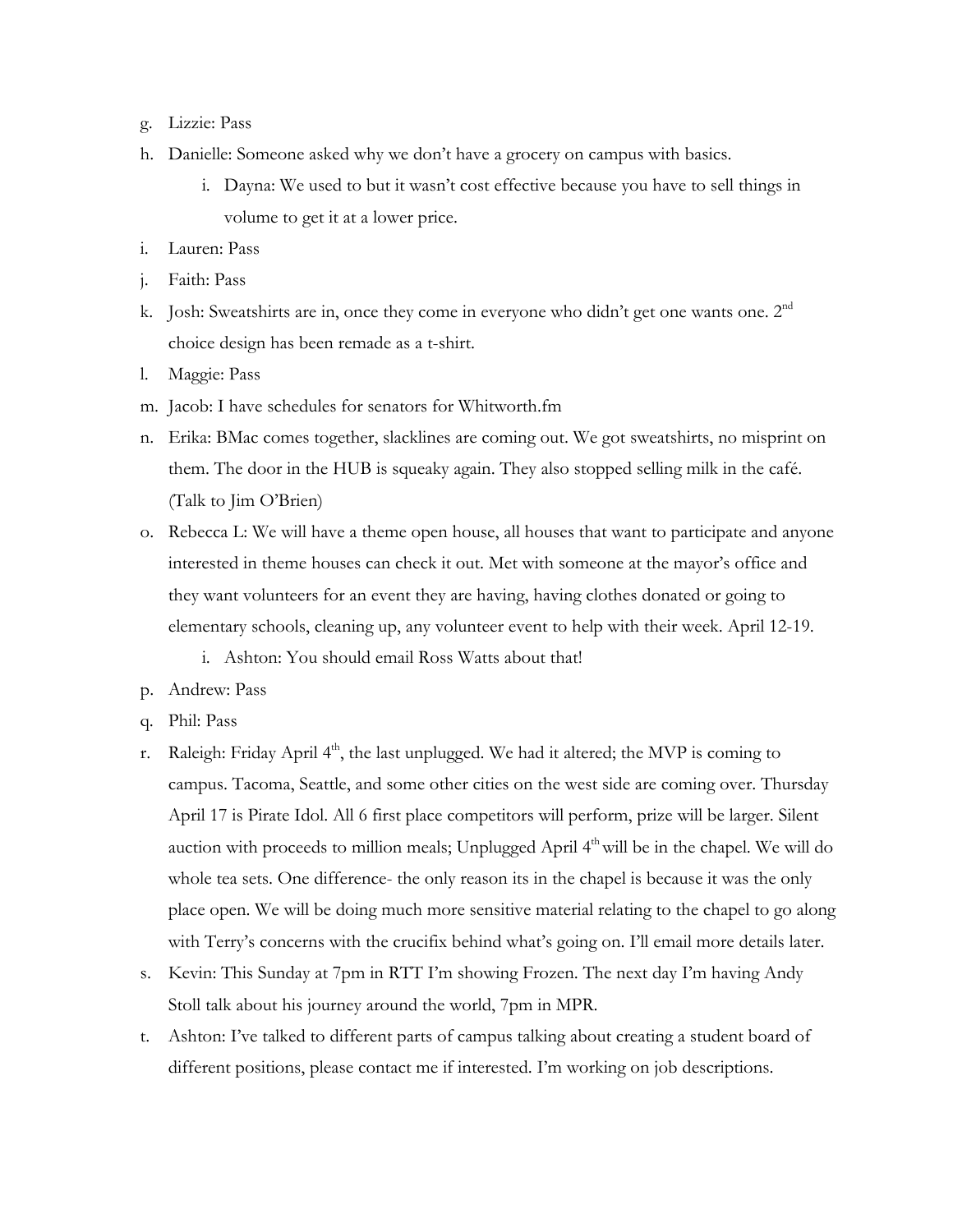- u. Samantha: Andriana says PCUSA going on until Friday. March 13 there's Asian American Student Chinese festival, with free Chinese food. March 20- Los Graduados part II. April 1 Liberty in North Korea presentation, also MVP program coming April 4-5. For me, social media campaign we're doing gift cards to Target, Pleasant Blends or Didiers. Like us on social media!
- v. Jo: Pass
- w. Ryan: Pass
- x. Bergen: We have one spot remaining on western coast backpacking trip for spring break.
- y. Rebecca M: I've been working on getting two senior speakers for commencement and we have them! All programs for the events, deadlines are this Friday. Working on details for programs.
- z. Cody: Baseball softball home openers are this weekend. Softball against Puget Sound on the  $15<sup>th</sup>$ , games at 12:00 and 2:00, on the  $16<sup>th</sup>$  12:00 and 2:00. Baseball against Pacific Lutheran on the 15<sup>th</sup> at 12:00 and 3:00, and the 16th at 12:00. Biggest game of the year for softball is Linfield. Tyler and I are working on an event soon.

## X. FVP **(10 min)**

## a. **Requisition – Outdoor Rec Requisition**

- b. Bergen: One thing that was popular in rentals is snowshoes. I looked at the rentals today showing everything rented for the year. Snowshoes have been rented 57 times. They are popular and we're looking at getting some more, for snowshoeing trips and sometimes all get rented out in one weekend. Also one water filter, we have one that works currently and it'd be nice to have another one. Steripen- another form of water purification. Easier and lighter, using those mainly and having filters as a back up is common. Sleeping pads- we have some but they're really bad. We have 4 that are the same type so we're looking at getting 12. The rest are really poor. The ones we're looking at are nicer and not very expensive. Also snowboarding helmets because it would be nice to provide those.
- c. Raleigh: How many snowshoes or good snowshoes do we have now?
- d. Bergen: We have 10, all are functional.
- e. Samantha: How many snowboards?
- f. Bergen: 6
- g. Maggie: Why do you want 9 helmets?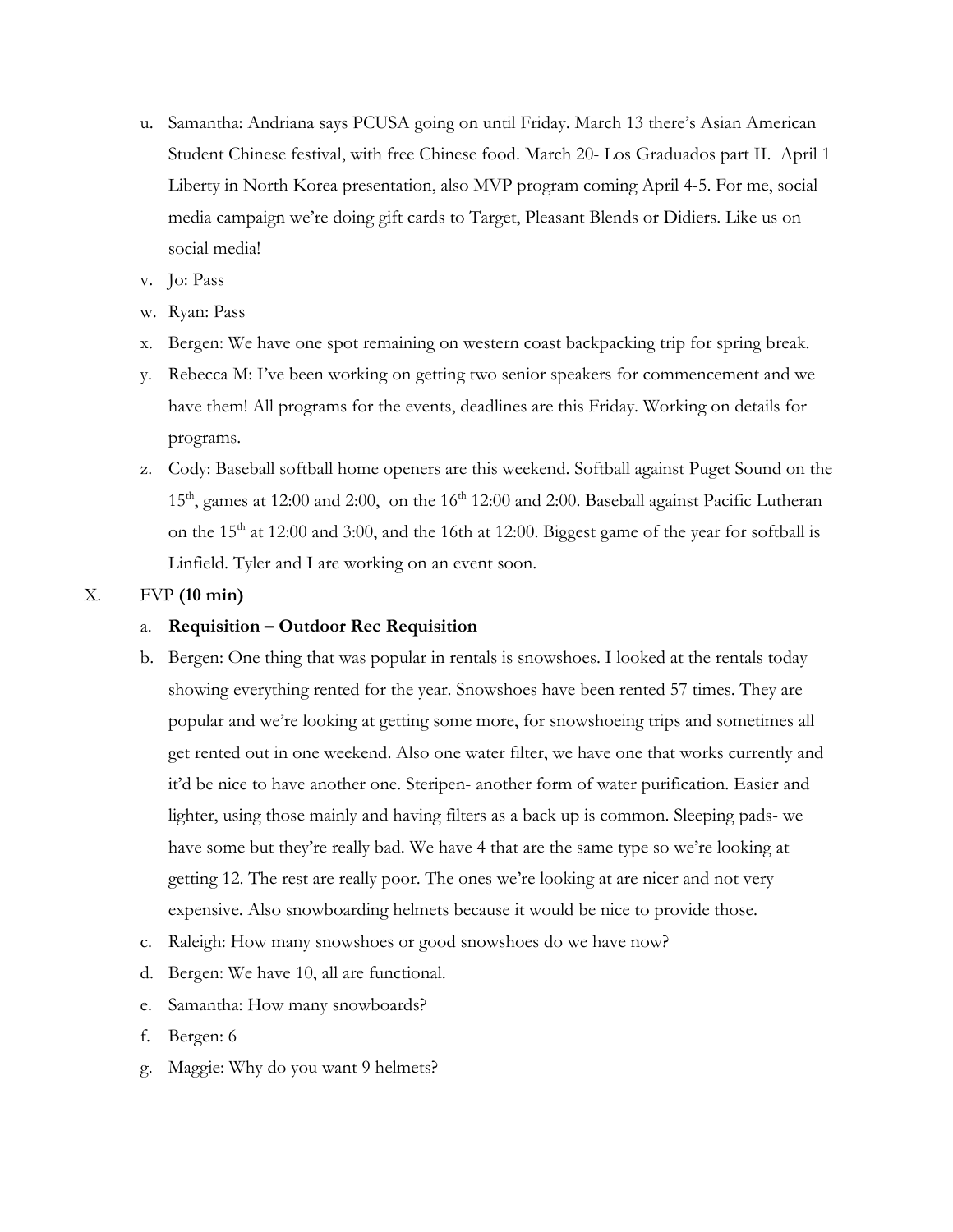- h. Bergen: We're looking to get 3 more snowboards, but the prices were not great so I haven't done that yet.
- i. Ashton: Would it be a different price if you order 6 instead of 9 helmets?
- j. Bergen: No it'd be the same
- k. Raleigh: How much do we have in capital right now?
- l. Matt: Roughly \$19,000
- m. Maggie: Can you talk more about rentals?
- n. Bergen: We had 25 snowboard rentals and 27 snowboard boot rentals.
- o. Danielle: What is your budget for the year?
- p. Bergen: For equipment it's \$300
- q. Dayna: That's because we told him he should ask for money from capital instead of budget.
- r. Kevin: How many are rented at a time?
- s. Bergen: I don't think we have a way to record that
- t. Tyler: There's been times where they've all been checked out. We'd also like to do it so we could do trips with more people.
- u. Rebecca L: You should do beginner lessons for snowshoes. (Bergen step out)
- v. Matt: We have roughly \$19,000 in capital. None of the stuff gets budgeted for from outdoor Rec, we talked about in finance committee that we recommend buying 6 helmets now and others later if they get more boards. The sleeping pads are poor.
- w. Shannon: 5 guys and me rented all the snowshoes and went on a camping trip. The pads were terrible.
- x. Matt: Open for discussion
- y. Justin: How much have we given outdoor rec this year?
- z. Matt: probably around \$8,000 or so for equipment.
- aa. Jo: I think its necessary to keep giving them money in order to build their program.
- bb. Raleigh: Keep in mind that when we buy these things we wont have to buy them in the future.
- cc. Danielle: For the steripen they want to use that primarily and have filters as a back up, steripens look cheaper?
- dd. Matt: Those prices are per unit. It's close but the steripens are easier.
- ee. Danielle: So why more filters?
- ff. Matt: It's back up because things break.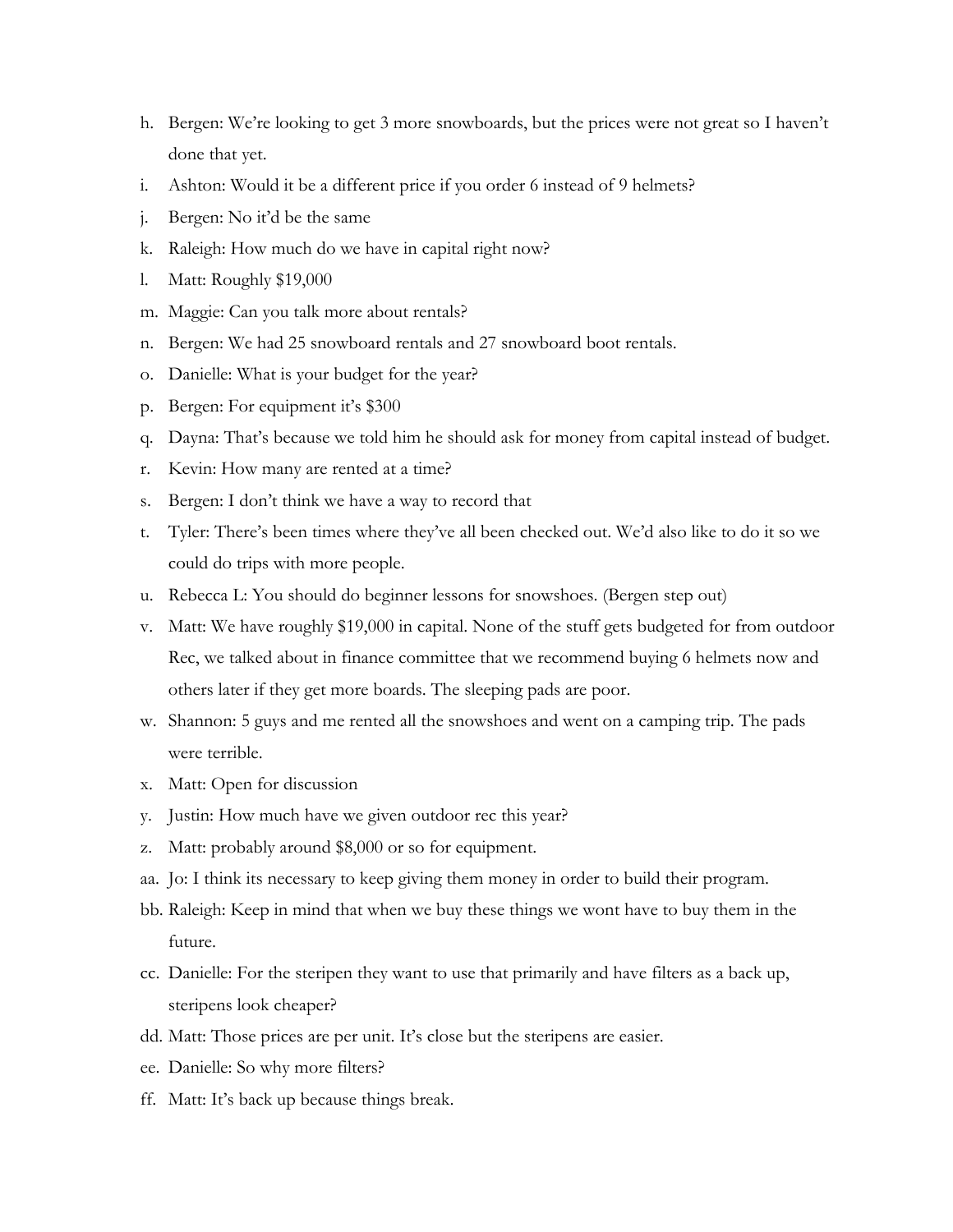- gg. Justin: Motion to approve requisition with 6 helmets instead of 9.
- hh. Maggie: Second
- ii. Matt: All in favor, none opposed, passed with mentioned change.

# XI. EVP **(1 min)**

- a. Announcements
- b. Audrey: When you or people you know or clubs are using the workroom, only paint in the workroom. Also put the boards under your posters. Quote that this place has been getting out of control, be respectful of our space because other people use it too. You have authority to tell people to respect the space as well. Also time cards are due soon, due on the 15<sup>th</sup>. Spring break is in a week and a half, we're not getting paid then but we will be paid for may so it events out.
	- i. Chase: So in two weeks, the week we get back we will only mark for one week?
	- ii. Ian: Yes because we'll have that third week in May.
	- iii. Cody: If we're 30 hours we write 15? (Yes)

# XII. President **(15 min)**

- a. Sodexo Café Idea
- b. Ian: After Jim and Dan came to ASWU they sent a follow-up email about the café being closed on the weekends. They are proposing an idea to have the café open on the weekends but closing the coffee shop on the weekends. The room would be open and lights on, but they wont serve or make coffee at that time. That would give the option to get food. They're trying to make the option open for people with block plans being able to buy food in the weekends.
	- i. Emily: Is it the whole weekend?
	- ii. Ian: I think they are open to either. Sunday nights are big in the coffee shop so they might be open to working with that.
	- iii. Erika: Have they notified coffee shop employees of that plan?
	- iv. Ian: They just said they were considering it.
	- v. Danielle: Is the reason for that because of the cost to pay the people working coffee shop and café?
	- vi. Ian: Yes its either or.
	- vii. Caleb: I think you should keep the coffee shop open on Sunday nights because those nights are cheaper for Saga and off campus students will probably eat there.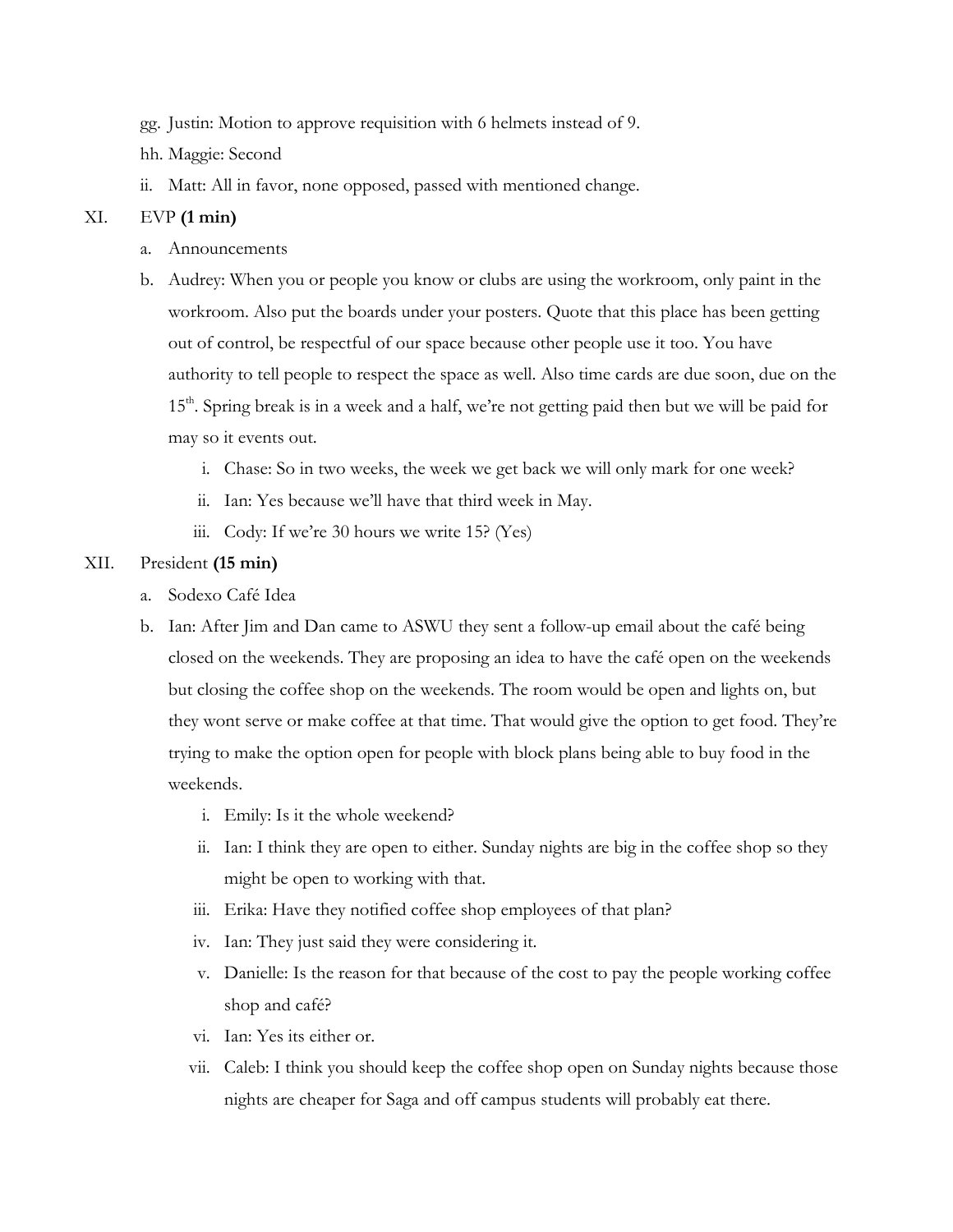- viii. Jo: I think the coffee shop is a hub of activity for people to meet up.
- ix. Ian: It'd still be open just no drinks.
- x. Rebecca L: I don't like the idea of doing one way or the other, but I like the idea of having the café open in the evenings and having coffee shop open when students come.
- xi. Katie: Sometimes in the summer the coffee shop offers hot food so that might be easier.
- xii. Raleigh: I think the student body is wanting both but Sodexo is saying they can't do that. I think we should focus on the coffee shop and make additions instead of closing it.
- c. Anonymous Letter to Whitworth
	- i. Ian: Last Friday I forwarded you guys the anonymous letter, went over details of LGBT students and staff on campus, urging Whitworth to look at this issue a little bit further. Any concerns or questions?
	- ii. Jo: I think it brings a nice reminder that diversity can come in all forms and we should emphasize them
	- iii. Maggie: Was that letter calling for Whitworth to take a stance on where it is regarding homosexuality?
	- iv. Ian: I think I remember that looking at discrimination clause for faculty and staff.
	- v. Danielle I was stunned reading it. I've also been curious about how a Christian university looks at that because there's a conflict between being accepting and having certain beliefs.
	- vi. Erika: I think we should keep in mind the diversity survey that happened. Mentioning the results we gathered from that survey.
	- vii. Ian: Also Andriana met with Beck and she brought up the discrimination clause for faculty and staff, she will give us an update next week.
	- viii. Raleigh: Was the letter sent to all campus?
	- ix. Dayna: It was sent to significant points on campus.
	- x. Raleigh: I'm not sure but would it be good to send it campus wide? Alicen and I are doing committee deals with Dick on a marginalized issue on campus regarding women on campus and unfortunate experiences. Proposing an anonymous written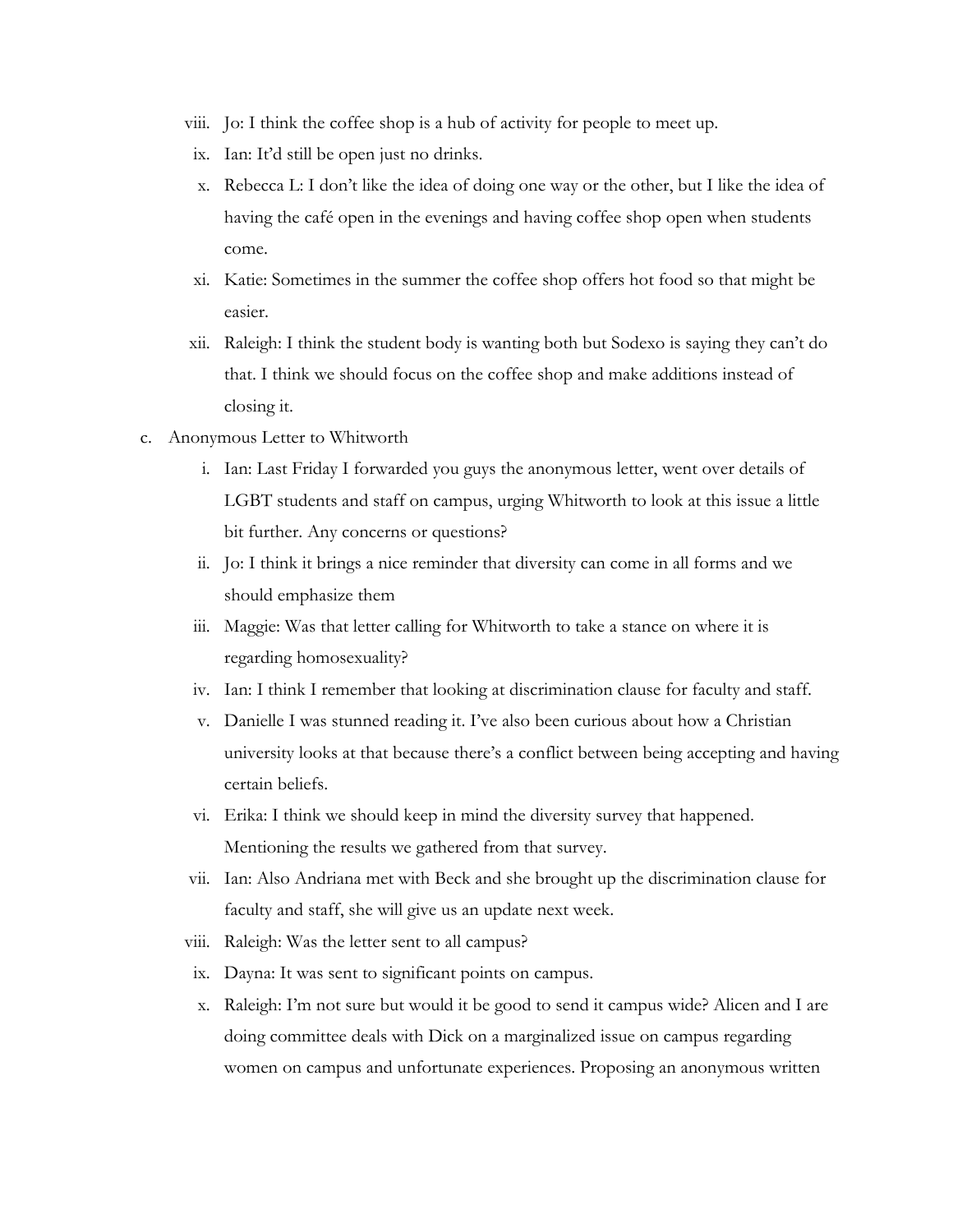survey submission to Unplugged so the information can be out there. I'd propose a similar thing for this topic.

- xi. Ian: Maybe partner with Open Conversations
- xii. Jacob: At 7pm tonight in the chapel there's a speaker on theological identity, the last one talked about things in this topic with administrative theological perspective.
- xiii. Erika: Was there something that happened in the 90's about this in ASWU?
- xiv. Dayna: It was a resolution of hate, there were hate crimes on campus for LGBT students and formed a resolution, there was a lot of significant change made.
- xv. Erika: Can we make it known that that happened?
- xvi. Ian: Bring that to administration?
- xvii. Erika: Not sure.
- xviii. Ian: Is this something we want to talk about again? (Yes)
- xix. Rebecca L.: this is an important issue because we had hate crimes last year, and there's probably more hate crimes going on that we probably don't know about. Letting people know we have their backs.
- xx. Ian: I forwarded this to you, it's our duty to speak up and address these issues. This can shape how we program in the future, wanted to make you guys aware.
- xxi. Katie: Can you clarify the clause about sexual orientation?
- xxii. Dayna: Reading Whitworth's statement it says we don't discriminate against gender, etc…sexual orientation is not included in that
- xxiii. Raleigh: What was the issue that made ASWU send out that in the 90's?
- xxiv. Dayna: It was similar to what happened last year in Stewart. They gave it to the cabinet. SafeZone program came out of that.
- xxv. Erika: Not saying to make a different resolution, but re-printing the resolution that happened maybe.
- xxvi. Rebecca L: Noting the severity of these hate crimes last year. We should have a resolution that we would like to say that discrimination against LGBT will not be tolerated.
- xxvii. Danielle: Last year I didn't even know the severity of that, informing people would be helpful.
- xxviii. Ian: We will bring this up again.
- d. Constituency Reports